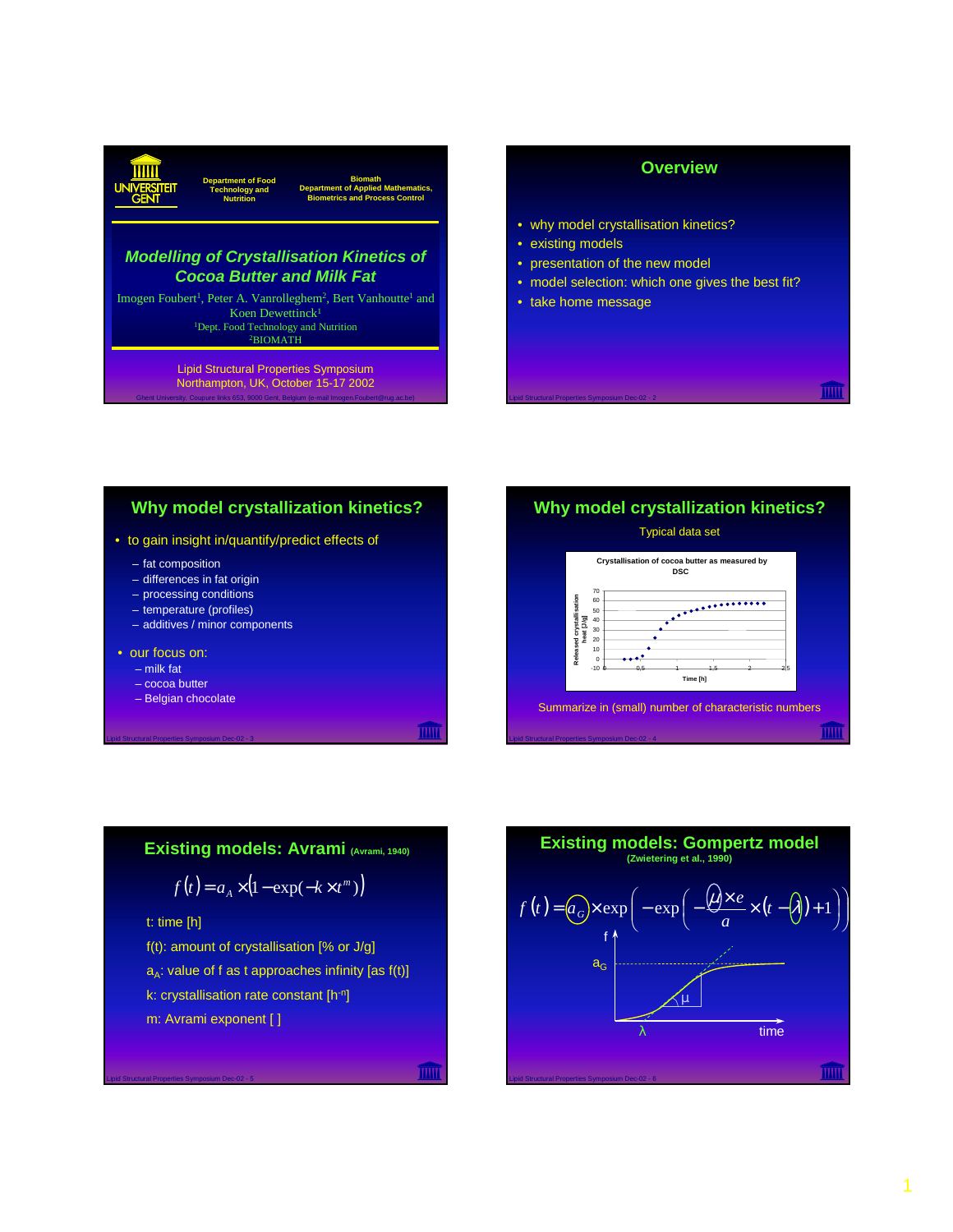#### **New model: background (Foubert et al., accepted for publication Food Research International)**

- (Wünderlich, 1990): phase transitions can be written in the form of a chemical reaction  $A$  (melt)  $\leftarrow$  B (crystals) for kinetic description: same equations as for
- chemical reactions • crystallisation process:

Lipid Structural Properties Symposium Dec-02 - 7

Lipid Structural Properties Symposium Dec-02 - 9

first order forward reaction reverse reaction order n

**New model: mathematical representation**  $K_n \times h^n - K_1 \times h$  $\frac{dh}{dt} = K_n \times h^n - K_1 \times h$   $h(t) = \frac{a_F - f(t)}{f(t)}$  $f(t)$  $h(t) = \frac{a_F - f(t)}{f(t)}$ 

f(t): amount of crystallisation [% or J/g]  $a<sub>F</sub>$ : value of f as t approaches infinity [as f(t)] h: relative remaining crystallisable fat  $(0 < h < 1)$  [ ]  $K_i$ : rate constants [h<sup>-1</sup>] n: order of the reverse reaction [ ]  $h(t=0) = h_0$ 

# **New model: simplified version**

parameter estimation studies: difference between  $K_1$  and  $K_n$  is only 1.10<sup>-4</sup> %

$$
\frac{dh}{dt} = K \times (h^n - h) \qquad h(0) = \frac{a_F - f(0)}{f(0)}
$$

quality of original model not significantly better than simplified version

# **New model: the four parameters**

- a: value as t approaches infinity
- $f(0) = 1.10^{-5}$  J/g K = 6 h<sup>-1</sup> n = 5

Lipid Structural Properties Symposium Dec-02 - 8





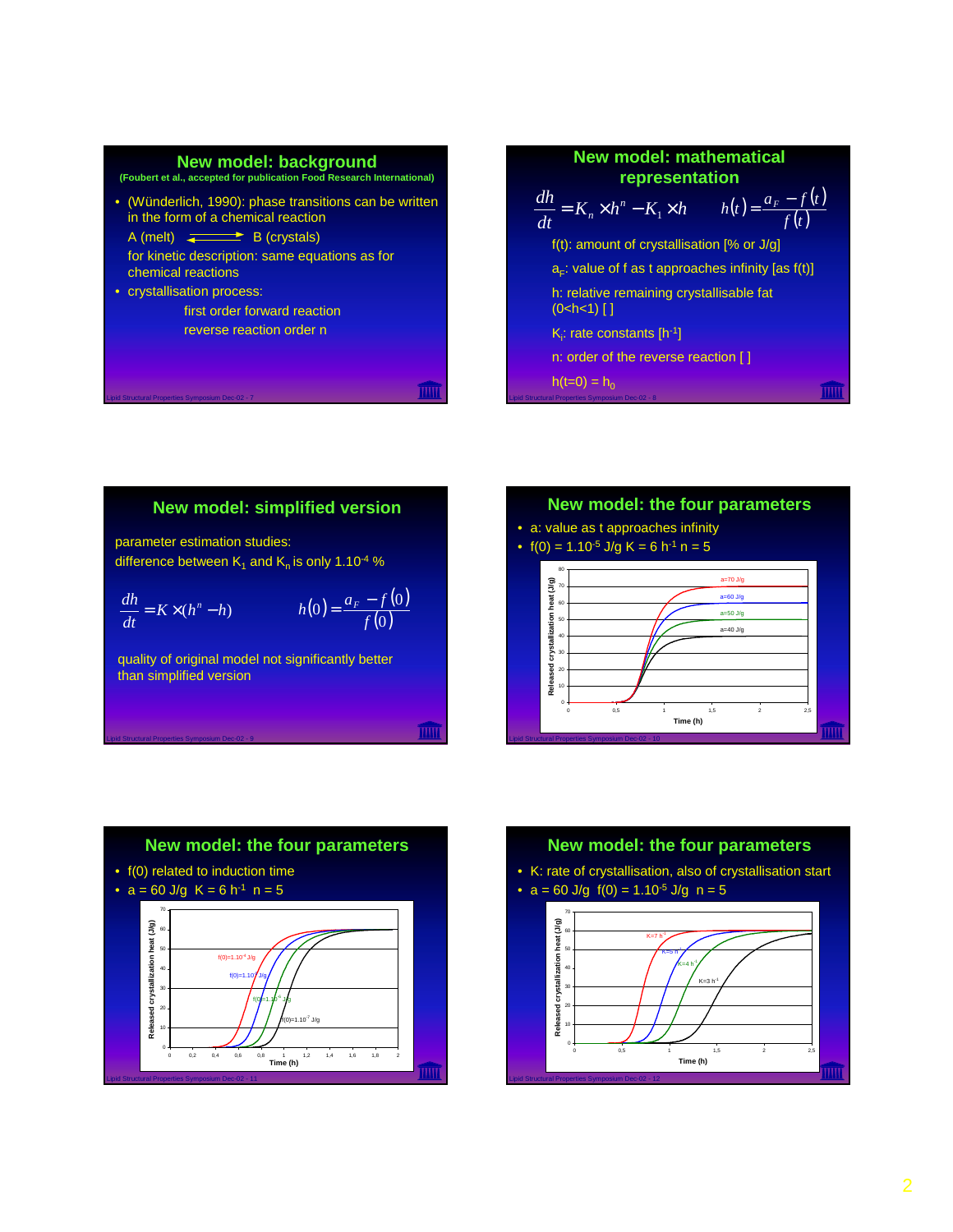



# **Advantages of differential equation**

- easier to interpret mechanistically
- easier to make minor changes on basis acquired knowledge
- also useful for time-varying process conditions

#### e.g. non-isothermal processes

Lipid Structural Properties Symposium Dec-02 - 15

combination with secondary models (temperature dependency of model parameters)

#### **BUT**

- parameter estimation not so straightforward
	- also algebraic solution

# **New model: algebraic solution**

•  $f(0)$  related to induction time

Lipid Structural Properties Symposium Dec-02 - 16

- physical interpretation of 'induction time' more straightforward + easier to extract from curve **EXECUTE:** represent as function of induction time
- $\bullet$  t\_ind,: time needed to reach x% crystallisation

# $h = \left[ 1 + \left( (1-x)^{1-n} - 1 \right) \exp(-(1-n) \times K \times (t-t \text{ and } x)) \right]^{\frac{1}{1-n}}$



- fit the three models to different data series (53)
- different samples (different cocoa butters + milk fat samples)
- different temperatures
- different measuring techniques (DSC + pNMR)
- visual model selection

Lipid Structural Properties Symposium Dec-02 - 17

• mathematical model selection

# **Model selection: visual**

### cocoa butter crystallisation by means of DSC

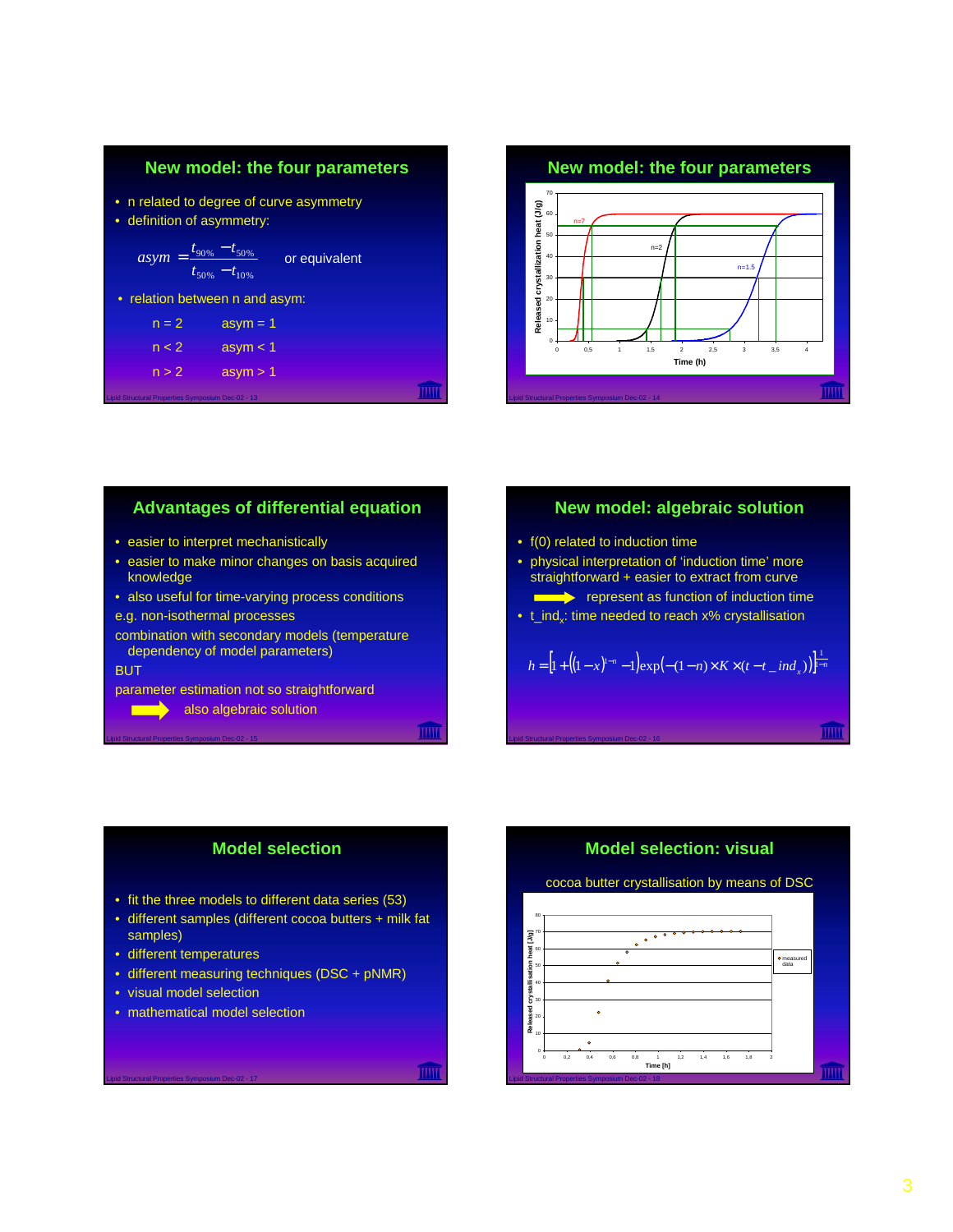



**Model selection:visual**



**Model selection: mathematical**

- four information criteria: based on sum of squared residuals  $(SSR) \longrightarrow$  indication of how much predicted curve differs from measured curve, compensate in different ways for model complexity
- statistical F-test: is a more complex model significantly better than more simple model? (different number of parameters)
- analysis of residuals (measured predicted value): should be random and independent: autocorrelation and run tests

• details: specialised textbook

Lipid Structural Properties Symposium Dec-02 - 22

Lipid Structural Properties Symposium Dec-02 - 24

| <b>Model selection: mathematical</b>              |            |            |            |             |        |     |          |  |
|---------------------------------------------------|------------|------------|------------|-------------|--------|-----|----------|--|
|                                                   | <b>FPE</b> | <b>AIC</b> | <b>BIC</b> | <b>LILC</b> | F-test | Run | Autocorr |  |
| <b>ModelA</b>                                     | 0%         | 0%         | 0%         | 0%          | 0%     | 0%  | 0%       |  |
| <b>ModelG</b>                                     | 21%        | 23%        | 21%        | 17%         | 13%    | 8%  | 2%       |  |
| <b>ModelF</b>                                     | 79%        | 77%        | 79%        | 83%         | 77%    | 87% | 21%      |  |
| <b>ModelFG</b>                                    | 0%         | 0%         | 0%         | 0%          | 10%    | 5%  | 21%      |  |
| <b>ModelAF</b>                                    | 0%         | 0%         | 0%         | 0%          | 0%     | 0%  | 3%       |  |
| All equal                                         | 0%         | 0%         | 0%         | 0%          | 0%     | 0%  | 53%      |  |
| Lipid Structural Properties Symposium Dec-02 - 23 |            |            |            |             |        |     |          |  |

# **Model selection: mathematical**

comparison of mean sum of squared residuals (MSR): model better if MSR is smaller

Gompertz: some very good fits, some significantly poorer fits

new model: more or less constant value, thus more flexible

4